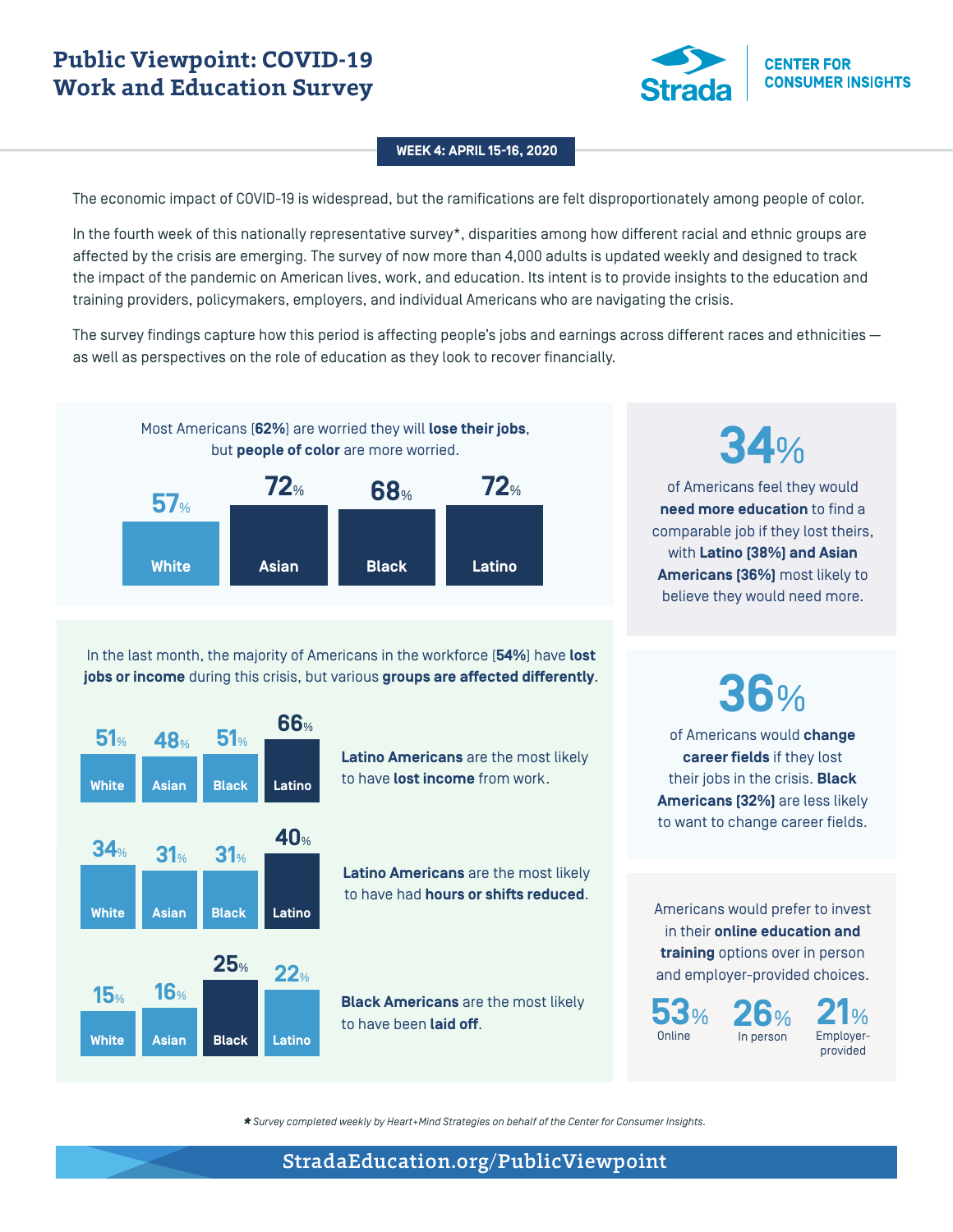

# **Strada Public Viewpoint: COVID-19 Work and Education Survey**

**Interview Dates**: April 15 – 16, 2020

**Audience**: National online survey of Americans ages 18 and above. Quotas based on the U.S. Census were used to ensure results that are nationally representative by age, gender, race/ethnicity, and region. Sample size n=1,016

# 1. **Please select the words below that best describe the way you feel right now about the virus outbreak. Please select all that apply.**

| a. | Concerned  | 58% |
|----|------------|-----|
| b. | Cautious   | 50% |
| c. | Worried    | 49% |
| d. | Anxious    | 45% |
| е. | Scared     | 30% |
| f. | Hopeful    | 30% |
| g. | Afraid     | 27% |
| h. | Angry      | 23% |
| i. | Optimistic | 21% |
| j. | Confused   | 18% |
| k. | Determined | 14% |
| I. | Confident  | 12% |
| m. | Resigned   | 8%  |
| n. | Supported  | 8%  |
| о. | Surprised  | 8%  |

## 2. **What effect do you think the coronavirus outbreak will have on your …?**

### *Finances*

| a. Very negative effect     | 19% |
|-----------------------------|-----|
| b. Somewhat negative effect | 30% |
| c. No effect                | 29% |
| d. Somewhat positive effect | 14% |
| e. Very positive effect     | 9%  |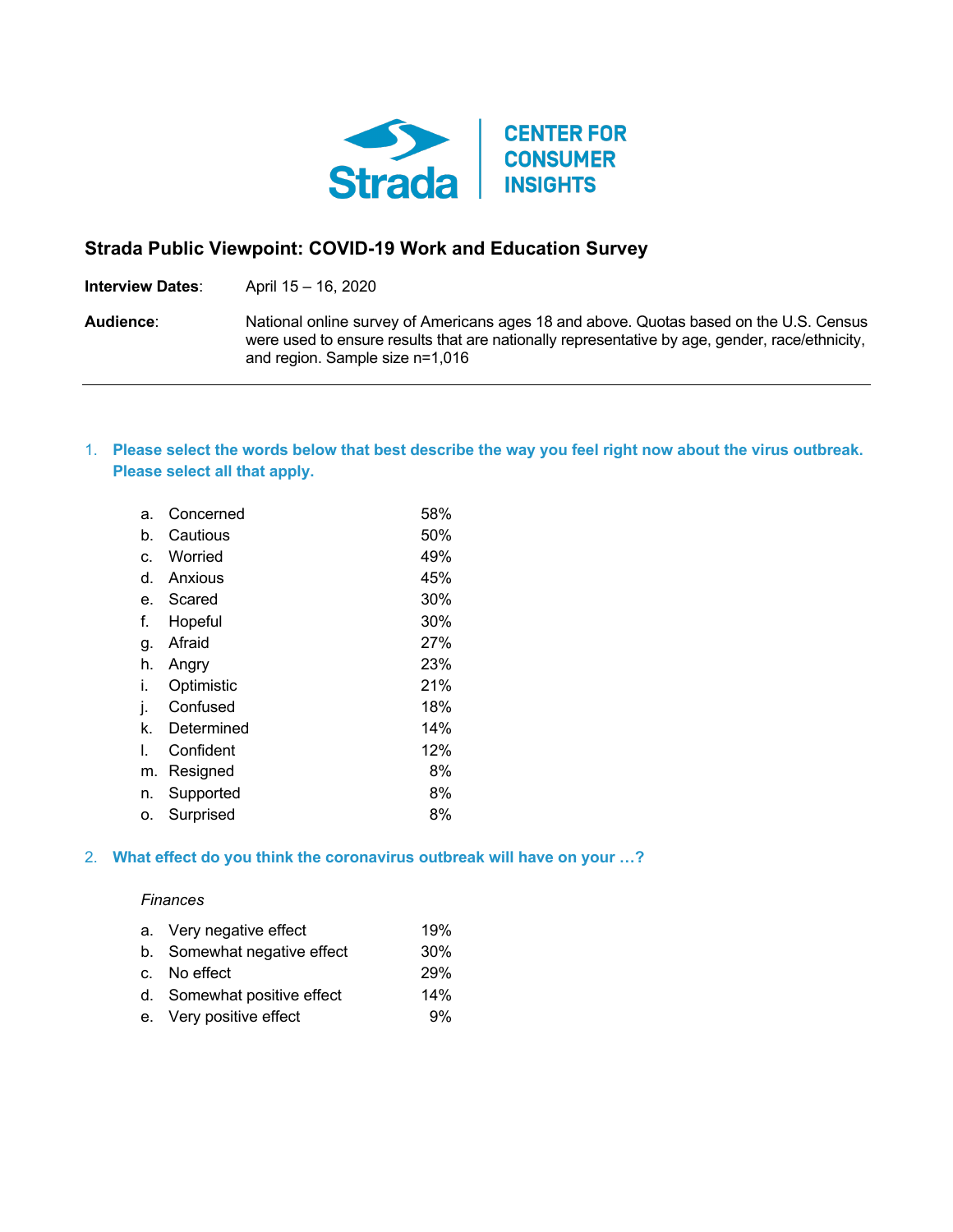*Job*

| a. Very negative effect     | 19% |
|-----------------------------|-----|
| b. Somewhat negative effect | 30% |
| c. No effect                | 30% |
| d. Somewhat positive effect | 13% |
| e. Very positive effect     | 11% |

### *Mental health*

| a. Very negative effect     | 13% |
|-----------------------------|-----|
| b. Somewhat negative effect | 31% |
| c. No effect                | 35% |
| d. Somewhat positive effect | 10% |
| e. Very positive effect     | 10% |

## *Physical health*

| a. Very negative effect     | 8%  |
|-----------------------------|-----|
| b. Somewhat negative effect | 24% |
| c. No effect                | 41% |
| d. Somewhat positive effect | 15% |
| e. Very positive effect     | 12% |

*\*Base: Individuals who were in the workforce (employed full-time or part-time, self-employed, or unemployed looking for work) and for whom the item is applicable, n=varies.*

# 3. **How worried are you that you may lose your job as a result of the coronavirus (COVID-19) events, or are you not at all worried?**

| a. Extremely worried  | 17% |
|-----------------------|-----|
| b. Very worried       | 17% |
| c. Somewhat worried   | 24% |
| d. Not very worried   | 19% |
| e. Not at all worried | 23% |

*Base: Individuals who were employed full-time or part-time or self-employed, n=561.*

# 4. **Did you lose your job or have your hours or income from work been reduced because of the coronavirus (COVID-19) situation?**

|    | a. Yes | 55% |
|----|--------|-----|
| b. | No     | 45% |

\**Base: Individuals who were in the workforce (employed full-time or part-time, self-employed, or unemployed looking for work) n=624.*